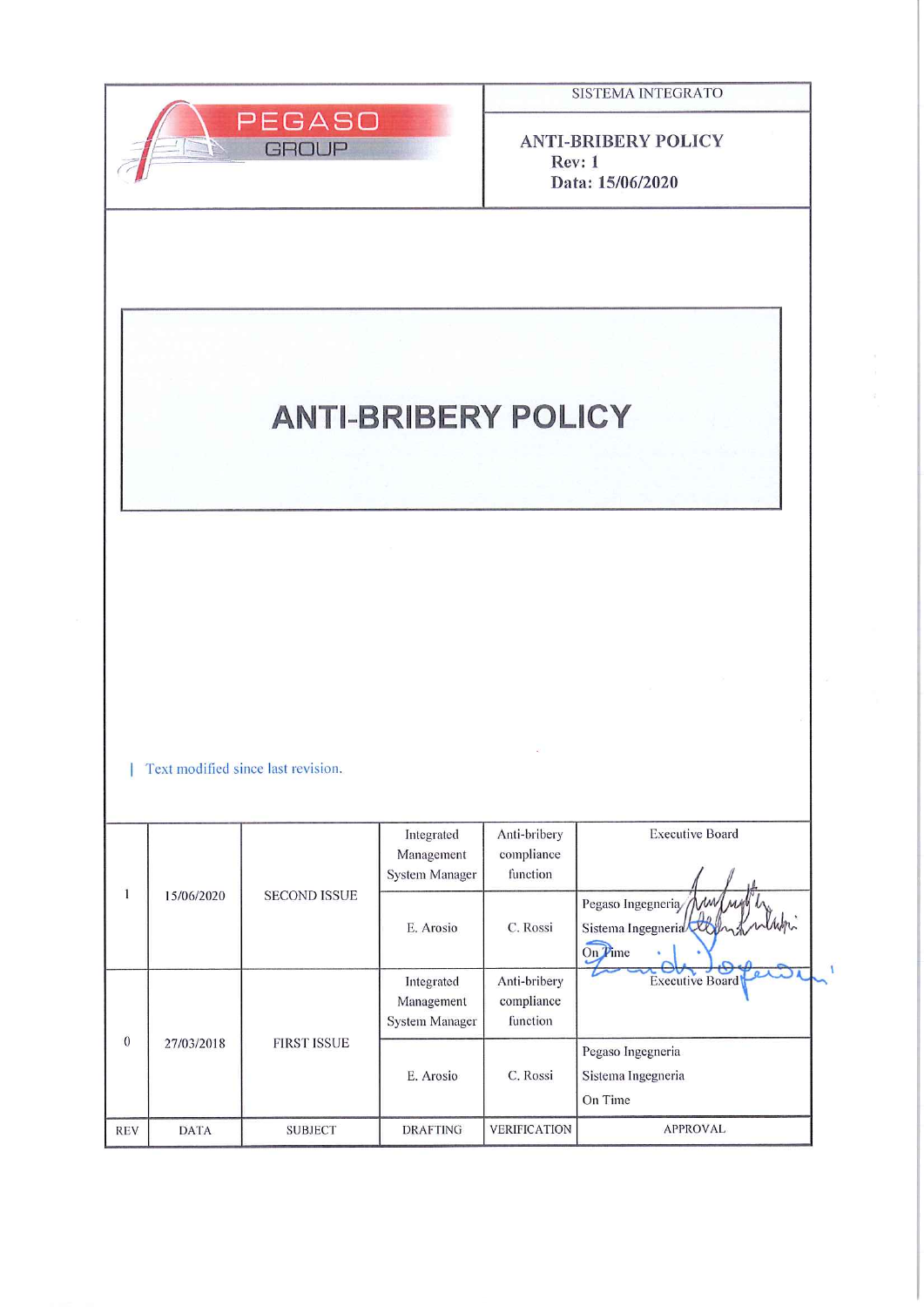

## CONTENT INDEX

| $\mathbf{1}$ . | <b>SCOPE AND FIELD OF APPLICATION</b>               | 3            |
|----------------|-----------------------------------------------------|--------------|
| 2.             | <b>REFERENCE STANDARDS</b>                          | $\mathbf{3}$ |
| <b>3.</b>      | <b>POLICY AND OBJECTIVES FOR BRIBERY PREVENTION</b> | 3            |
|                | 4. MANAGER OF BRIBERY PREVENTION                    | 5            |
| 5.             | <b>REPORTING OF SUSPICIONS</b>                      | 5            |
| 6.             | PENALTY SYSTEM                                      | 6            |
| 7.             | UPDATING AND DISSEMINATING THE PENALTY SYSTEM       | 9            |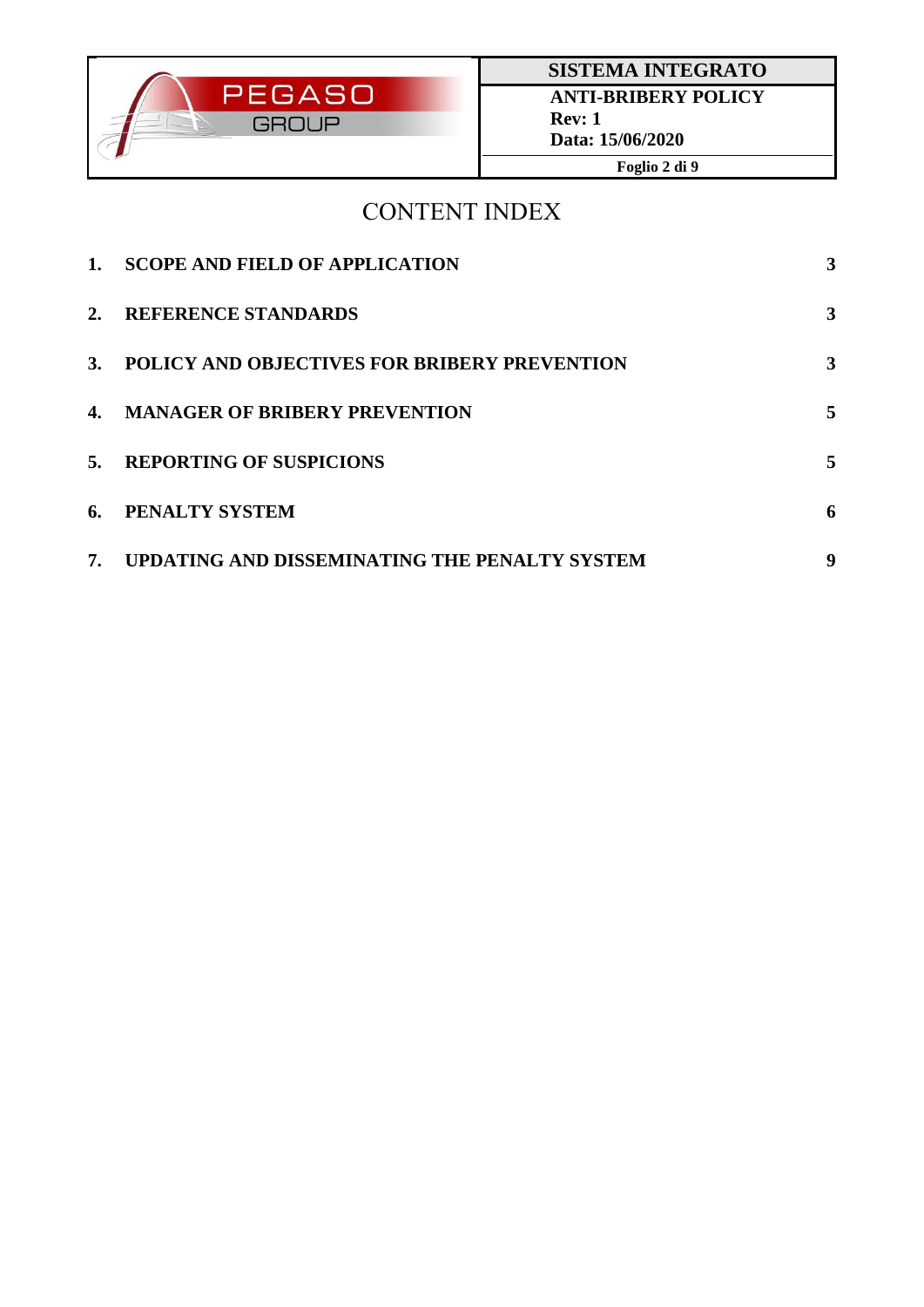

## **1. SCOPE AND FIELD OF APPLICATION**

The Companies Pegaso Ingegneria, Sistema Ingegneria and On Time, operating in a constantly evolving context, that of "Major Infrastructure Works", a sector where bribery is unfortunately widespread, have decided to implement the QHSE Integrated Management System, shared by the three companies, in compliance with UNI EN ISO 37001:2016.

Considering the unconditional agreement and full and convinced adherence to values set forth in their Ethical Codes to be essential, the Companies have prepared this common Anti-Bribery policy with the aim of formalizing the guidelines expressed by their own Executive Board and Senior Management Team on the prevention of corruption.

The provisions of this documents are applicable to the Companies:

- PEGASO INGEGNERIA
- SISTEMA INGEGNERIA

- ON TIME

hereinafter referred to as *Pegaso Group*.

This Anti-Bribery Policy is addressed to all involved parties, both internal (employees and collaborators) and external (Clients , Business Partners, Supervisory Bodies, etc.).

### **2. REFERENCE STANDARDS**

- Standard UNI EN ISO 37001:2016 :
- Legislative Decree  $231/2001$  Administrative liability of companies and authorities;
- Legislative Decree 38/2017 Implementation of the framework decision 2003/568/GAI of the Council of the European Union, July 22th, 2003, against bribery in the private sector;
- Legislative Decree 50/2016 Italian Public Procurement Code;
- Ethical Code of Pegaso Group;
- Organizational Model former 231/01 Pegaso Ingegneria and Sistema Ingegneria;
- Art. 2653 of the Italian Civil Code relating to corruption between private individuals;
- Law 179/2017 Provisions for the protection of people who report crimes or irregularities of which they have become aware in the context of a public or private employment relationship..

## **3. POLICY AND OBJECTIVES FOR BRIBERY PREVENTION**

In particular Pegaso Group, considering real and substantial competition in the market in which it operates to be essential and desirable, and basing its own action on the quality and values of the services offered:

- **despises and forbids all forms of corruption**, which considers to be the greatest threat to the rules of civil coexistence;
- **does not accept the payment of bribes** either for business deals or for maintaining them or to get any other benefit;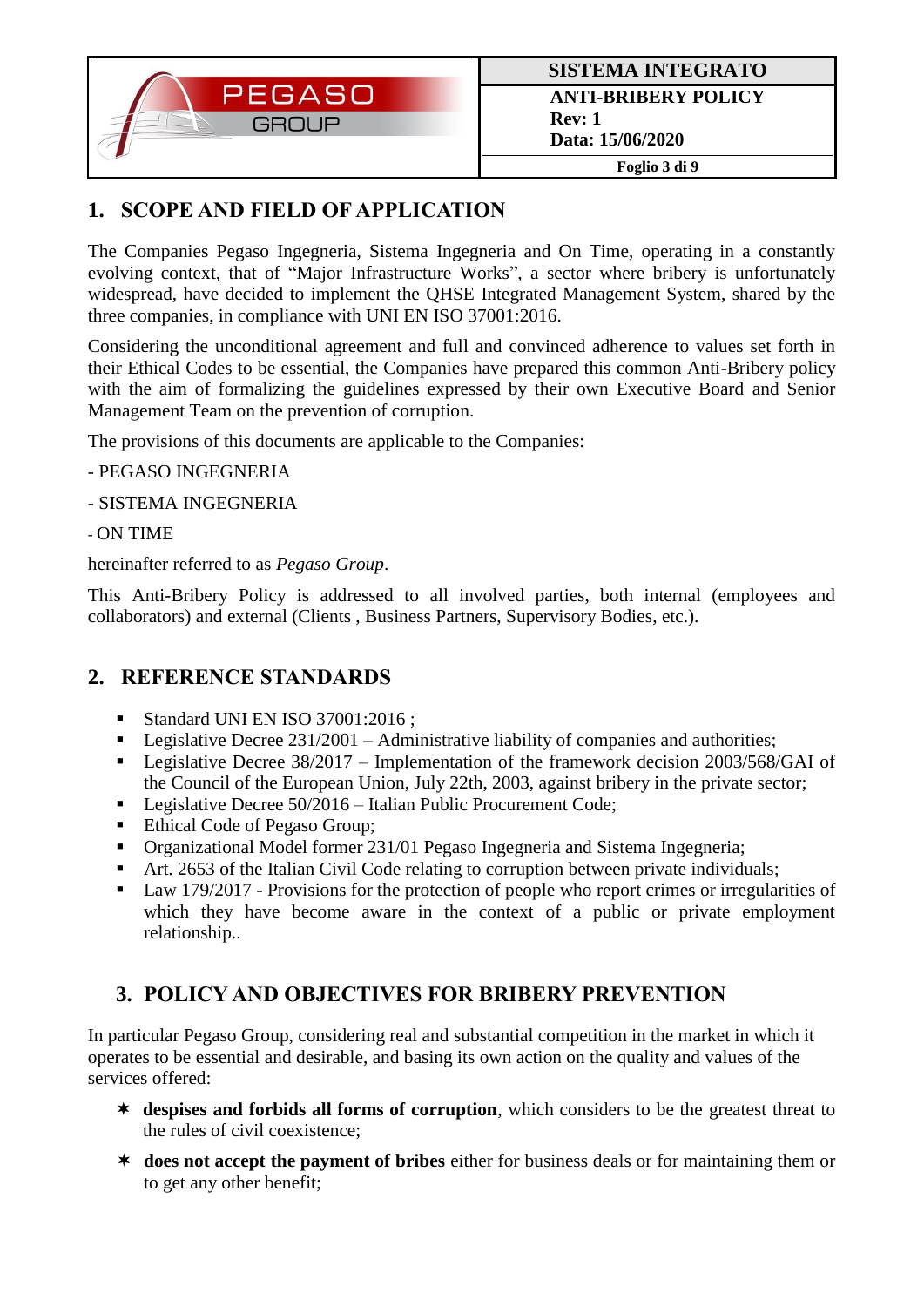

- **does not authorize any payment in money or high-value goods to public officials or employees** to influence their decisions or to induce them to use their influence to modify any act or decision taken by third parties;
- undertakes to maintain complete, accurate **books, records and internal accounting controls**, always ensuring the greatest transparency in financial reporting;
- undertakes to **promote, respect and ensure that its employees, collaborators and business partners comply with the values set forth in the Code of Ethics and in the Model of Organization, Management and Control pursuant to former Legislative Decree 231/2001**, and in the law applicable on this subject.
- **encourages** its employees and collaborators to **report suspicions or corruption episodes** by without fear of sanctions or similar penalties and protecting the anonymity of whistleblower sand the confidentiality of the information provided in accordance with Whistleblowing regulations;
- appoints an independent **Function of Compliance for Bribery prevention**, guaranteeing the necessary autonomy in the management of reports of suspicions or corruption episodes;
- promotes the Function of Compliance for Bribery prevention towards third parties as an interlocutor to whom they can report their doubts;
- **promotes awareness** of its staff that failure to comply with the company's anti-bribery policy can have serious consequences not only for the entire organization but also for the individual who has corrupted someone or has let himself be corrupted.

The decision to adopt a Management System for the prevention of bribery, integrated with the QHSE system, is part of the company strategic decisions and is based on the awareness that the adoption of this model at an organizational level can give a substantial contribution in pursuing its strategic objectives:

- legal and economic-financial objectives, by preventing negative effects, both at a criminal and economic level, that acts or attempted acts of bribery may entail;
- competitive objectives, by preventing the loss of reputation that acts or attempted acts of bribery may entail;
- relational objectives, by preventing the failure to respect expectations and requirements (binding, regulatory and contractual) of all interested parties that acts or attempted acts of bribery may entail.

In particular, the Organization aims to support the achievement of the following objectives:

- prompt and transparent assignment of roles, responsibilities and authorities in the field of antibribery;
- systematic identification of risks in the field of bribery prevention and their treatment through appropriate operational measures;
- systematic monitoring of the existing legal framework for corruption prevention and assessment of the level of compliance.

Pegaso Group defines every year, as part of its improvement plan, and as described in the specific document of the system, the operational objectives aimed at ensuring an increasingly efficient implementation of the management system for bribery prevention.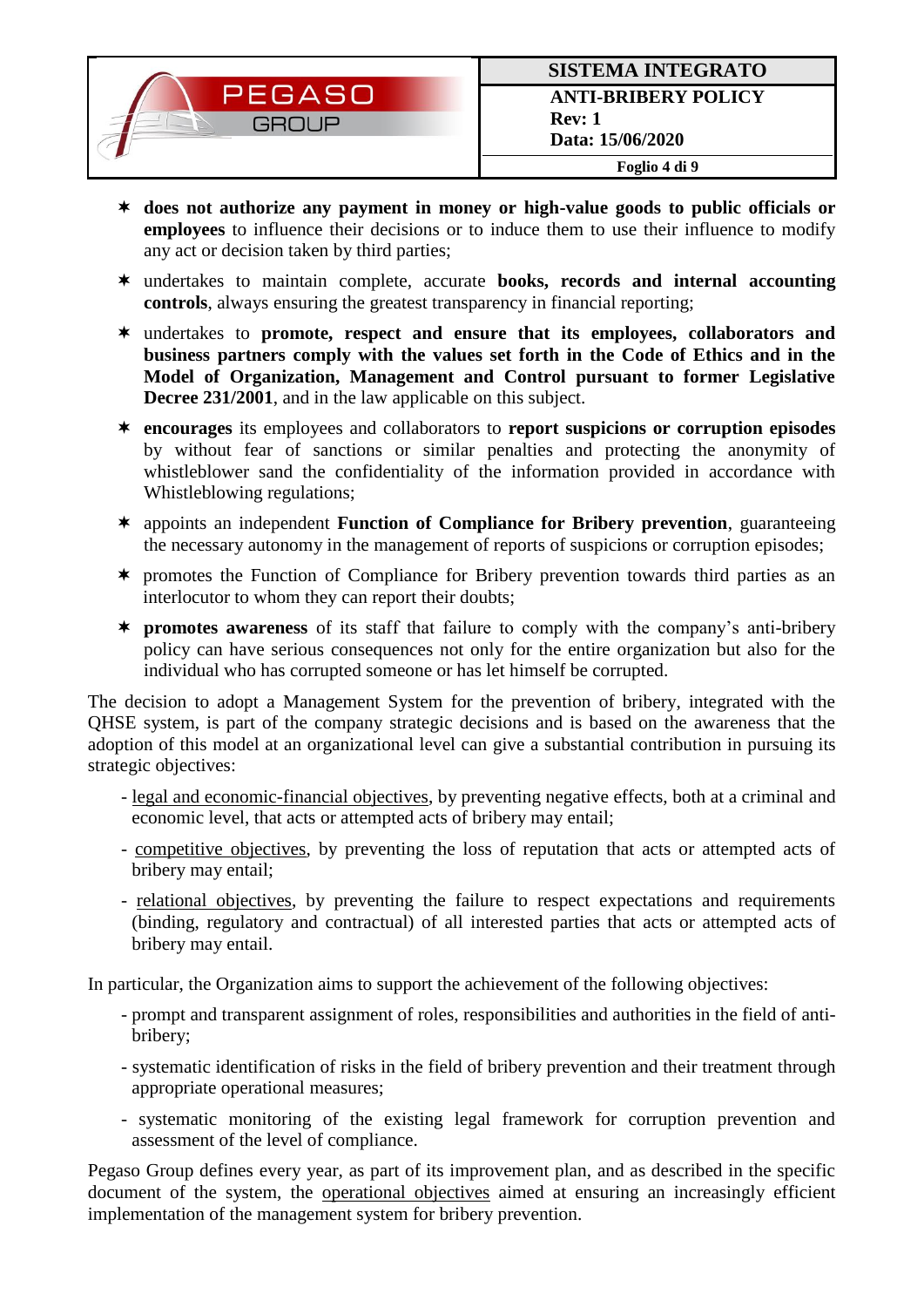

### **4. MANAGER OF BRIBERY PREVENTION**

The Senior Management Team has identified in Mr. Carlo Rossi, member of the Board of Directors of OnTime, the Function of Compliance for Bribery Prevention for the Anti-Bribery Management System shared by the three companies Pegaso Ingegneria Srl, Sistema Ingegneria Srl and On Time Srl, with the following tasks and responsibilities:

- supervise the planning and implementation of the Anti-Bribery Management System by the organization;
- provide advice and guidance to the staff on the Anti-Bribery Management System and on issues related to this issue in general;
- receive and manage reports of corruption events, investigating the validity of the reported offences in accordance with the provisions of the reference procedures SGI-PR-11;
- ensure that the anti-corruption management system complies with the requirement of the standard ISO 37001:2016;
- report on the performances of the anti-bribery management system to the senior management.

In performing these tasks, the Function of Compliance for Bribery Prevention has the necessary authority and independence related to the position already held in the company and has direct and prompt access to both the Board of Directors and the Senior Management Team of the three companies in the Group.

## **5. REPORTING OF SUSPICIONS**

All addressee of this policy are required to report to the Function of Compliance for Bribery Prevention identified above, any suspicions, in good faith or on the basis of a reasonable and confidential belief, relating acts or attempted acts of bribery, using the specific form MOD 01 SGIPR- 11.

The report may be submitted:

- $\checkmark$  *By e-mail* to the following address anticorruzione@pegasogroup.it In this case the identity of the whistleblower will be known only by FCBP, who guarantees anonymity except when required by law.
- $\checkmark$  *By hand* In this case, in order to guarantee anonymity, it is necessary to put the report inside an envelope addressed to the attention of the FCBP, at the head offices in Milan, Via Attilio Momigliano 2.

If the report is received by parties other than the FCBP, the recipient must promptly forward it to the latter, in compliance with due observance of the requirements of confidentiality.

*In no case may the report concern complaints of a personal nature by the whistleblower regarding complaints about the relations with his/her hierarchical superior or colleagues, as well as relating his/her own work performance, which fall within the general employment relationship*.

The procedure SGI-PR-11, "Reporting, investigation and management of offences and irregularities" defines the conduct to be implemented in order to report, investigate and manage any corruption phenomenon, removing the causes that may hinder or discourage the reporting of illegal behaviours, doubts about the procedure to follow or fears of retaliation.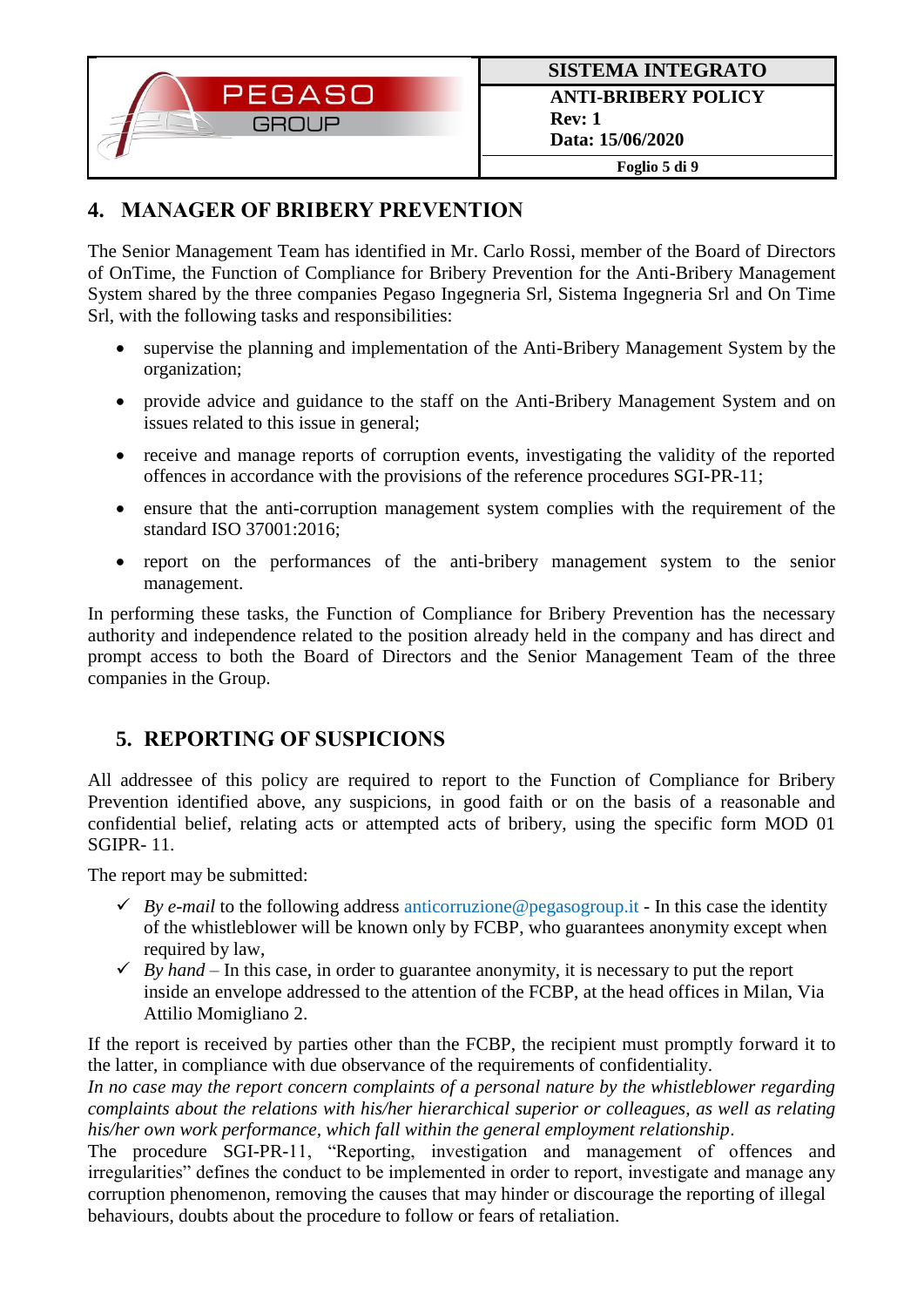

## **6. PENALTY SYSTEM**

Given that the Organization understands the prevention of corruption as the forecasting, implementation and monitoring of prescriptions, it is appropriate to reiterate that the simple "nonimplementation" is to be understood as "disciplinary offence". As indicated by the reference legislation, Pegaso Group recognizes a close correlation between failure to comply with obligations regarding bribery prevention and disciplinary responsibility.

This Penalty System defines the disciplinary measures to be applied in the event of violation of the prescriptions and rules of conduct contained in the Anti-Bribery Model, in the Code of Ethics and in the Organizational Model former 231 adopted, and more generally, in the regulatory provisions which are the basic prerequisite for the System, and guarantee its effectiveness.

The provisions of this Penalty System are addressed to all Employees.

The Chief Executive Officer shall exercise disciplinary authority and, by means of a power of attorney, gives the task to the Head of Human Resources.

In general the violations that determine a penalty measure can be traced back to then following behaviours:

- a) involuntary, misconduct through negligence, carelessness and incompetence.
- b) intentional breach of the obligations set out in the abovementioned documents.

Each conduct that constitutes a disciplinary offence involves the imposition of a sanction, the type and intent of which may vary in relation to the act committed and to the assessment of its seriousness in accordance with the principle of proportionality, the position and the qualification of the person involved within the organization.

The application of the penalty measures provided for in this System is independent of the establishment and outcome of any criminal proceeding.

The Head of Human Resources imposes disciplinary sanctions to the Employees following formal notification of facts and/or acts attributable to them, notifying every sanction to the Function of Compliance for Bribery Prevention as well as to the Supervisory Body.

It is within the responsibility of the Supervisory Body to identify and carry out the appropriate checks on the sanctioned behaviours considered harbinger of offences pursuant to the Legislative Decree 231/2001, while it will be the task of the Function of Compliance for Bribery Prevention to intervene in cases of breach of behavioural rules for the prevention of corruption phenomena.

#### **MEASURES FOR NON-MANAGERIAL EMPLOYEES**

In case of breach of the prescriptions, the following sanctions may be imposed, depending the extent of the violations and the circumstances accompanying them:

- verbal reprimand for minor breaches of the company provisions referring the general obligations of the employee (correctness, good faith, diligence, loyalty), working hours and reasons for absences, rules of conduct with third parties, offences prevention, transparency and traceability, safety at work, confidentiality and information for privacy, gifts, payments and other rewards, communication of financial interests and conflicts of interest, contracts and other contractual acts, conduct in the service, use of company tools and business trips;
- written reprimand in the event of repetition of infringements mentioned in the previous point;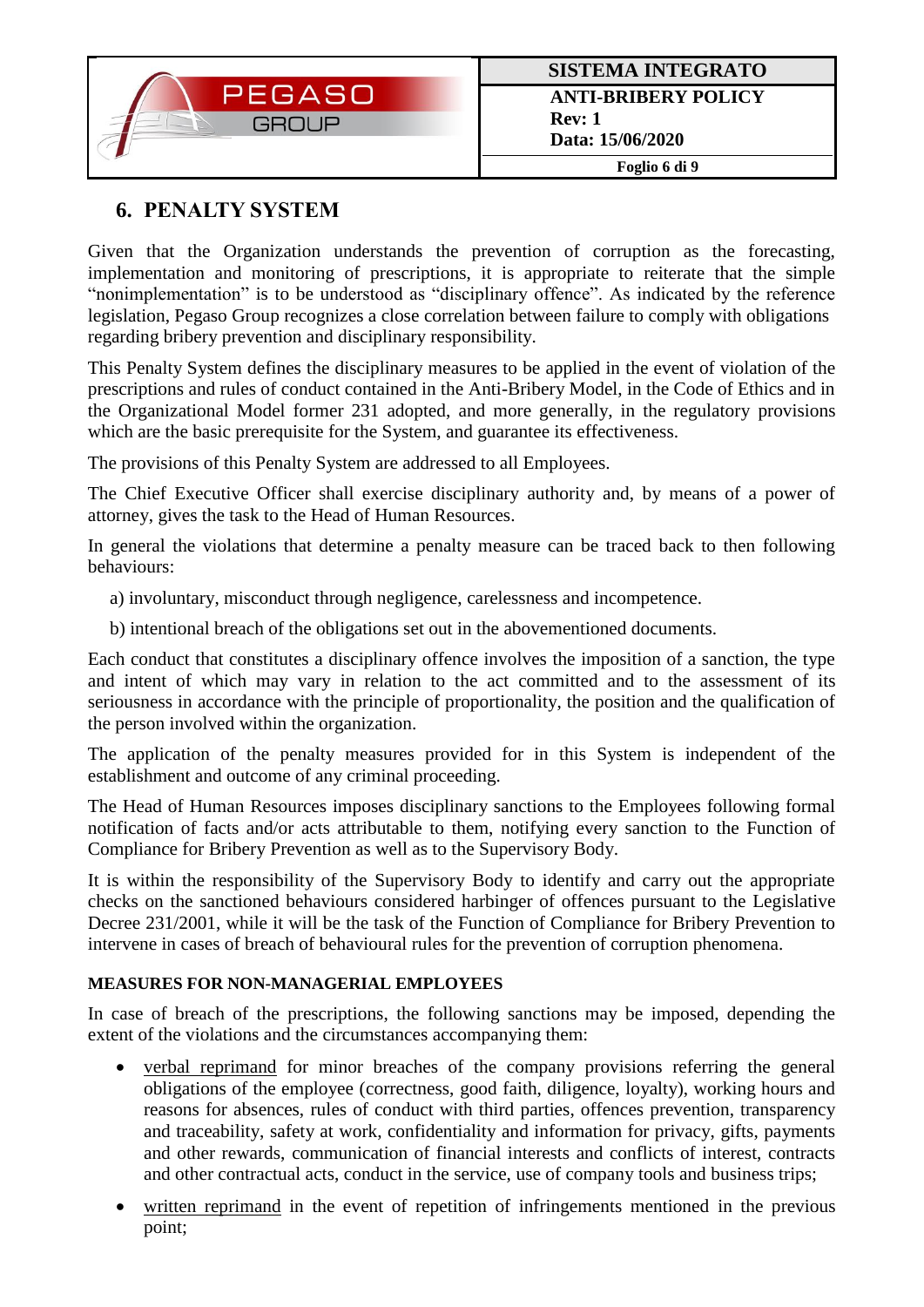

- fine not exceeding the amount of 4 (four) hours of normal remuneration, against the Employee that violates the provisions:
- in terms of working hours and justifications for absences, i.e. delays in starting the work without justification or unjustified absences up to a maximum of 3 (three) days per calendar year;
- in terms of general obligations of the employee and rules of behaviour established:
	- adopting behaviours that are contrary to the principles of correctness, good faith, diligence and loyalty;
	- adopting behaviours that are contrary to the rules for behaviour with third parties, offence prevention, transparency and traceability, confidentiality and information for privacy, gifts, payments and other rewards, communication of financial interests and conflicts of interest, contracts and other contractual acts, conduct in the service, use of company tools and business trips;
- with regard to the correct use of the company tools, i.e. adopting incorrect behaviours that were not such as to damage the company equipment.

The amount of the fee will be devoted to one of the charity initiatives supported by Pegaso Group. The employee sanctioned with the fine is authorized to inspect the documentation relating to the payment.

- suspension from compensation and service for a maximum of 10 (ten) days if the employee:
- commits recidivism more than three times in the calendar year in any of the offences for which a fine is imposed, except in case of unjustified absence;
- violated the rules of behaviour established by the Anti-Bribery Model, the Code of Ethics and the Model 231, causing damage to the company, in terms of behaviour with third parties, offences prevention, transparency and traceability, confidentiality and information for privacy, gifts, payments and other rewards, communication of financial interests and conflicts of interest, contracts and other contractual acts, conduct in the service, use of company tools and business trips;
- with regard to the correct use of the company tools, i.e. adopting incorrect behaviours that damage the company equipment:
- disciplinary dismissal without notice and with the other consequences of law and reason, applies only to the following violations:
- in terms of working hours and justification for absences, in case of unjustified absences for more than 3 (three) days per calendar year and repeated unjustified delays of more than five times in the calendar year, after a formal written waring;
- serious breach of the company rules referring to the general obligations of the worker and the rules of conduct set out in the Anti-Bribery Model, in the Code of Ethics and in the Model 231, in terms of behaviour with third parties, offences prevention, transparency and traceability, safety at work, use of the company tools, confidentiality and information for privacy, gifts, payments and other rewards, communication of financial interests and conflicts of interest, contracts and other contractual acts, conduct in the service and during business trips;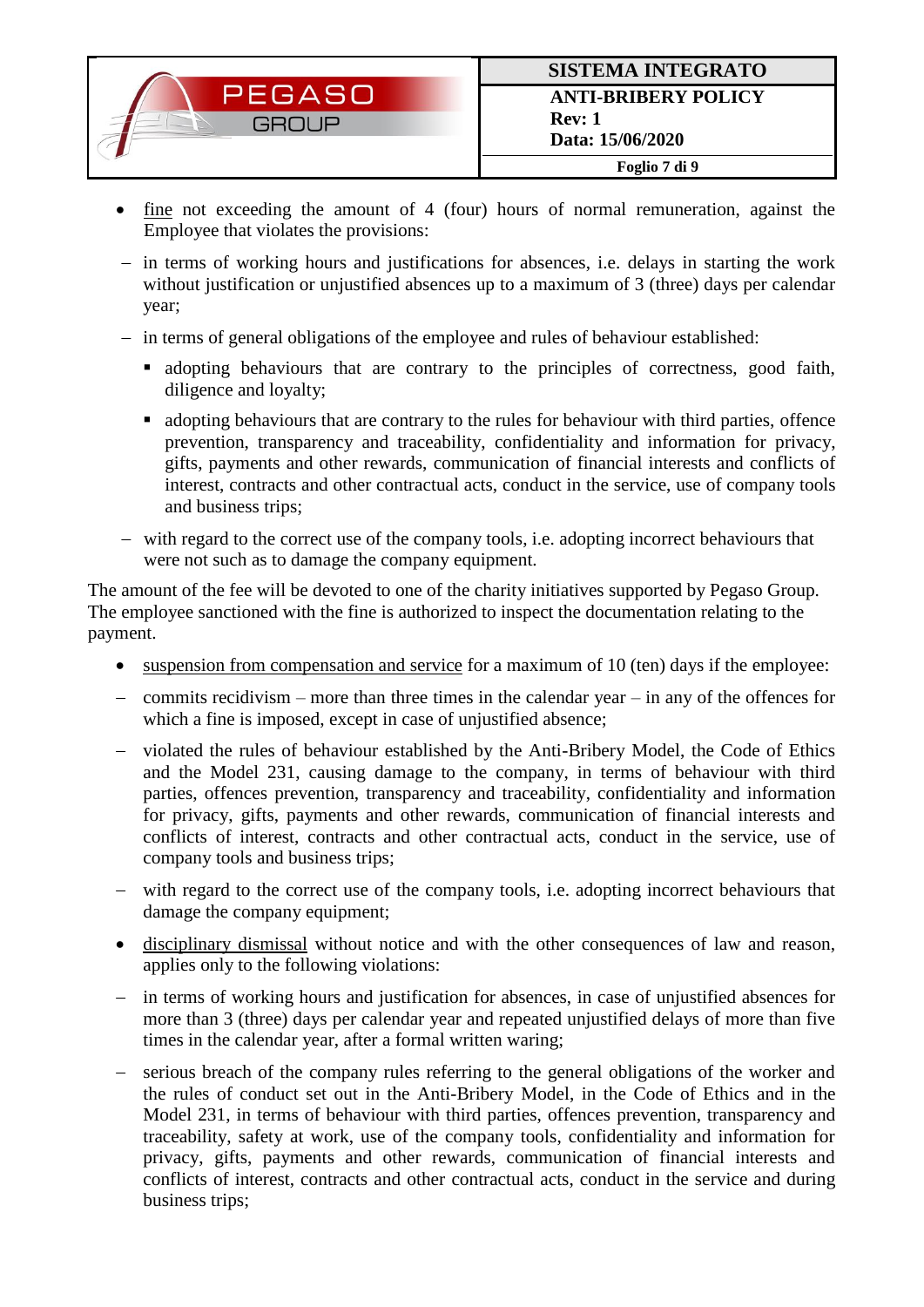- the repetition of the breach more than three times in a calendar year, in any of the violations that include suspension, without prejudice to the provisions for the reiterated delays;
- conduct not compliant with the anti-bribery prescriptions such as to commit a predicate offence pursuant to former Legislative Decree 231/01 from which arises the concrete application by the Organization of the sanctions provided for in the same decree.

#### **MEASURES FOR MANAGERIAL EMPLOYEES**

Executive employees are required to comply with the provisions of the Anti-Bribery Model, the Code of Ethics and Model 231, as well as with contractual and company provisions specific to the category.

In general, the disciplinary measures applicable to executive employees are those provided for all other categories of employees. Furthermore, the inadequate supervision and/or failure to promptly inform the Function of Compliance for Bribery Prevention and the Supervisory Body about facts of which one is aware and that may constitute an alleged crime pursuant to Legislative Decree 231/01 and/or corruption practises may result in the managers being suspended – as a precautionary measure – from their work (without prejudice to the manager's right to remuneration), as well as – again on a provisional and precautionary basis – being assigned, for a period not exceeding three months, to other positions. The Organization shall keep track of the violations committed by managerial employees for assessment purposes, to confer or revoke assignments and proxies, as well as to consider new assignments and company areas with reduced risk levels.

Pegaso Group will terminate the employment relationship with its Managers in the following cases:

- in cases of breach of the provisions of the Anti-Bribery Model, Code of Ethics and Model 231 of such seriousness as to entail dismissal for all categories of Employees, as indicated above;
- in case of wilful impediment, within its area of competence, to the application of the measures provided by the Anti-Bribery System.

#### **MEASURES FOR SENIOR MANAGERS**

Without prejudice to the application – to the extent compatible with the category of the interested party – of the measures provided for in the previous points, in case senior managers violate the specific obligation to supervise their respective subordinates, the Organization will take the penalty measures considered the most appropriate in relation, on the one hand, to the nature and seriousness of the breach committed and, on the other hand, to the qualification of the senior manager that may commit the breach.

#### **MEASURES FOR EXTERNAL SUBJECTS (COLLABORATORS, CONSULTANTS, SUPPLIERS)**

External subjects having professional relations with the Pegaso Group and whose conduct violates the provisions applicable to them under the Anti-Bribery System, will be punished in accordance with the provisions of the specific contractual clauses, included  $-$  if provided for  $-$  the right of the Organization to suspend the execution of the contract and/or unilaterally withdraw from it (even during execution) – and without prejudice to the right to claim compensation for the damages incurred as a consequence of these behaviours, including the damages caused by the application of the penalties under the Legislative Decree 231/01.